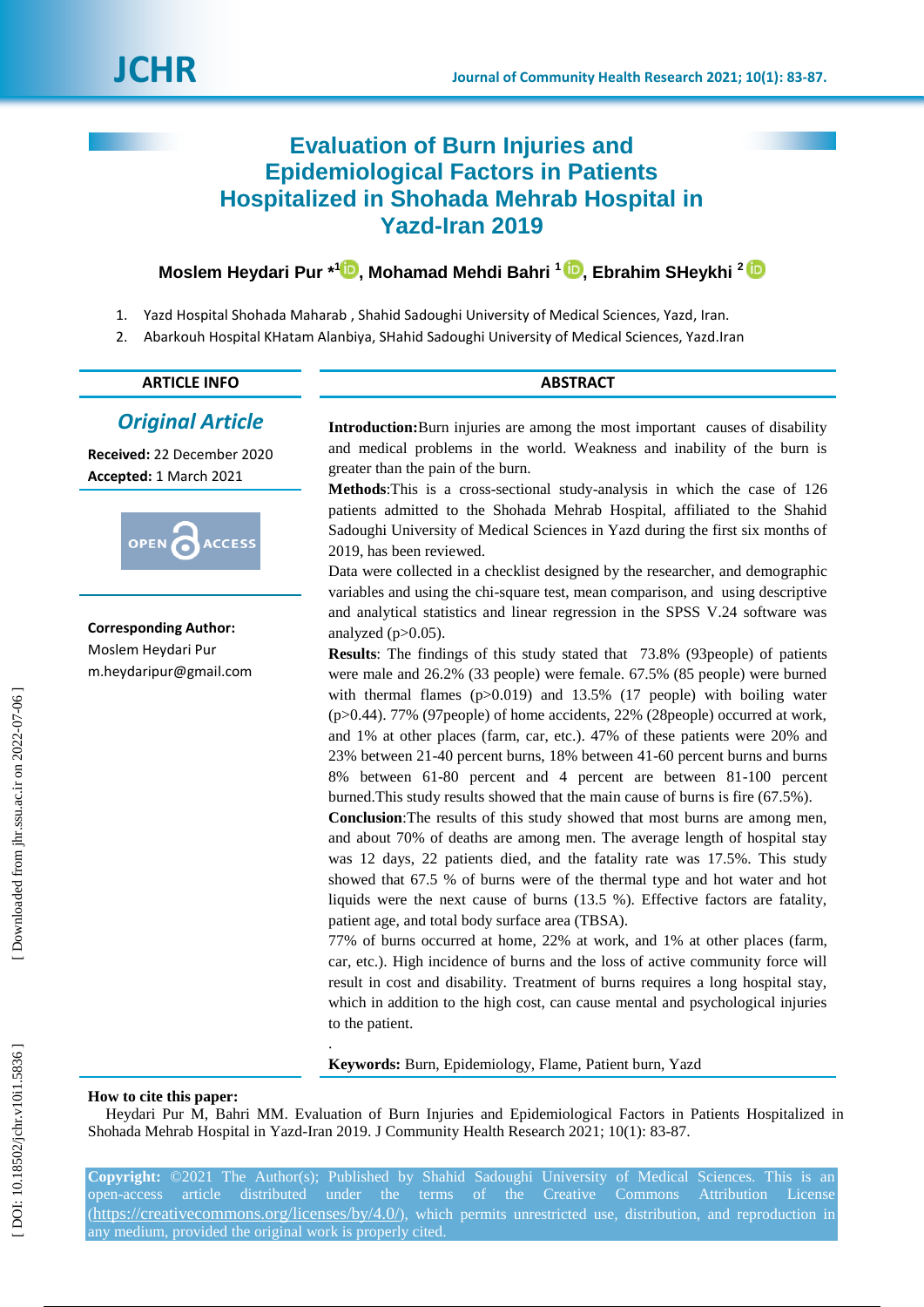## **Introduction**

Burns are one of the most common forms of trauma in the world. Therefore, in order to reduce mortality and burn complications, these patients urgently need intensive care (1) . Burns and injuries caused by overheating, causing immune deficiency patients , and patients with infectious complications are followed (2). Accordingly, patients with a burn injury cannot be considered recovered when the wounds have healed; Treatment of injuries and burns complications is long and deep. These side effects affect the quality and lifestyle of patients. Burn care providers face many challenges. Some of these challenges include managing acute and sensitive care, remission, beauty, treatment costs, and long -term care (3) . Burns cause many economic and social problems in society. 96% of fatal fire-related burns occur in low- and middle -income countries. In many of these countries, in addition to the large number of deaths, the lifelong disability, deformity , and mental health of millions of people are the consequences of these events (4).

Burns and scalds are common presentation s to many of our health institutions. Most of these injuries are preventable. However, many of the patients end with severe morbidity or even death (5). Iran mortality is very high in burn s. On average, between 24,000 and 28,000 people are hospitalized each year due to burn injuries and accidents. This number is much higher in outpatients. According to these statistics, problems such as non -standard hospitals, lack of budget for burn prevention, lack of workforce, and lack of hospital beds cause most treatments to be incomplete and undesirable and , as a result , in some cases , cause the death of patients (6) . A study conducted in eastern Iran has reached significant results. About 71% of burns were caused by fire, 21.2% by boiling water, and 8% by other causes. The patients' age was between 10 and 80 years , and 58.6% of patients were female , and 41.4% were male (7). Other studies in the South -east of Iran , among the patients, 55.4% were male , and 44.6% were female. The average

age was 20.94 years. The mean size of the burn area was 34% total body surface area (TBSA). Total body surface area burn was significantly higher in those with suicide  $(p=0.0001)$ . Most of the burns were among children under 15 years of hot liquids (44%). In children younger than 15 years, scalds (hot liquid) were the most frequent cause of burn (44%). There was a higher incidence of suicide in women  $(p = 0.0001)$ , and the mean length of hospital stay was 12 days. In this study, the age group of 16 to 20 years had the most burns. High -risk groups are children and adults, and mortality was higher in these groups. Comprehensive programs are needed to prevent burns in these groups (8) .

Shohada Mehrab Hospital is the only specialized burn hospital in Yazd province , and increasing its quality of services is one of its goals . The present study aimed to evaluat e burn and epidemiological factors in patients hospitalized in Shohada Mehrab Hospital for six months in 2019. The aim of this study was to evaluate the epidemiological characteristics of burn patients and evaluate the relationship between different variables with burns.

### **Methods**

This is a n analytical cross -sectional study that examined 126 patients first six months of 2019 who were selected by the census , and this study was conducted at the Shohada Mehrab Hospital of Shahid Sadoughi University of Medical Sciences in Yazd.

The files of hospitalized patients were reviewed after permission from the archive unit. The initial information form included the factors related to the burn (burn agent, type of burn and cause of the burn, burn areas) and the eventual outcome of the burn **.** The questionnaire was completed experimentally (15 items) to confirm its' reliability, and after two weeks, all checklists were distributed. The answers were not significantly different. Using various sources and the approval of experts on this subject, the validity of the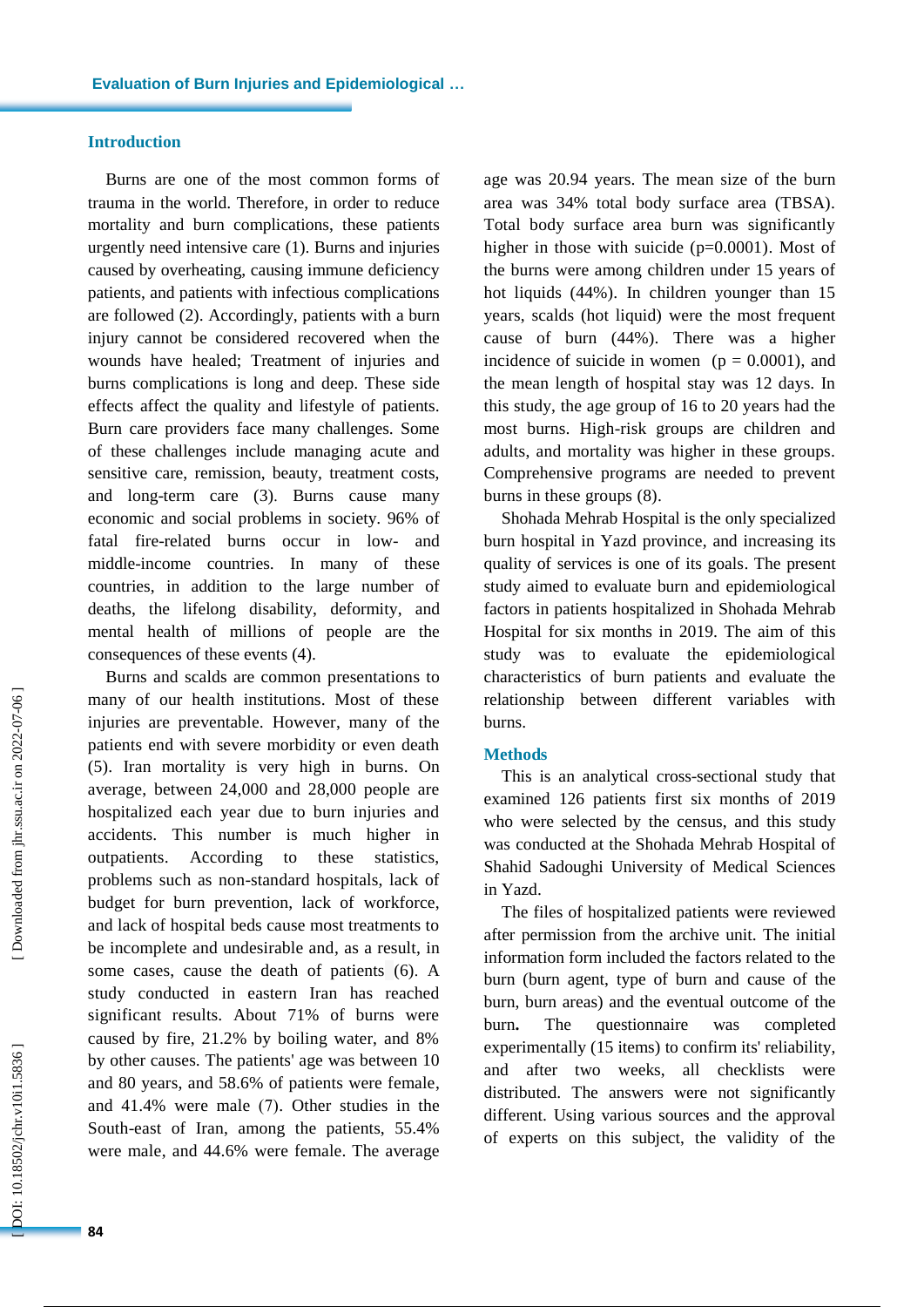questionnaire was confirmed.The Reliability Analysis was 0 .75 which was very reliable .

Demographics also included age, sex, place of residence, occupation, and nationality. Data obtained from patients' medical records at six months were analyzed.During the implementation and analysis of the data, only the patients' file numbers were reported, and the names of the patients were not mentioned. Therefore, ethical considerations were observed. Demographic variables and burn information were analyzed using the chi -square test, mean comparison one way ANOVA, and linear regression using SPSS v.24 at a significant level of 0.05.

# **Results**

Demographic variables showed that 73.8% (93 patients) were male and 26.2% (33 patients) were female. The mean age of patients was 28 years (standard deviation 10.77), 50 patients (39.7%) under 20 years old and 44 patients (34.9%) between 21 and 40 years old, 23 patients (18.3%) from 41 to 60 years old. They were. 7.2% were between 61 and 80 years old. The mortality rate was 17.5%, the highest mortality was in the age group of 41 to 60 years. 74.6% (94 patients) were less than 40 years old. (Table 1)

#### **Table 1 .** Patient demographic information

| Age Group(year) |    | percent | <b>Fatality rate</b> |
|-----------------|----|---------|----------------------|
| $\sim 20$       | 50 | 39.7%   | 22.72%               |
| 21-40           | 44 | 34.9%   | 18.2%                |
| $41-60$         | 23 | 18.3%   | 40.9%                |
| 61-80           | Q  | 7.2%    | 18.18%               |

Effective factors were fatality patient age (p>0 .012) , and total body surface area (TBSA) (p > 0 .05). The main cause of burns was flame burns **.**

About 67.5 % of burns were of the thermal type , and hot water and hot liquids were the next cause of burns (13.5 %). 6.3% of burns were electric burns. ( Table 2)

77% of burns occurred at home, 22% at work, and 1% at other places (farm, car, etc.). 67.5% of patients were intra -provincial , and 32.5% referred to the hospital outside the province . The highest fatality was caused by the flame(77.27%).

|                             |                  |                | <b>Frequency</b>       | <b>Fatality</b>       | P      |
|-----------------------------|------------------|----------------|------------------------|-----------------------|--------|
| sex                         |                  | Male<br>Female | 93(73.8%)<br>33(26.2%) | 15(68.8%)<br>7(31.2%) | 0.86   |
|                             |                  |                |                        |                       |        |
| Flame                       |                  | Male           | 62(72.95%)             | $12(70.5\%)$          | >0.019 |
|                             |                  | Female         | 23(27.5%)              | 5(29.5%)              |        |
| Boiled water or hot liquids |                  | Male           | 13(76.5%)              | $1(100\%)$            | >0.44  |
|                             |                  | Female         | 4(23.5%)               | 0                     |        |
| Electric burns              |                  | Male           | $8(100\%)$             | $1(100\%)$            | >0.48  |
|                             |                  | Female         | $\bf{0}$               | $\theta$              |        |
| Chemical burns              |                  | Male           | $\Omega$               | $\Omega$              | >0.001 |
|                             |                  | Female         | $1(100\%)$             | $\mathbf{0}$          |        |
| suicide                     |                  | Male           | $1(100\%)$             | $1(50\%)$             | >0.001 |
|                             |                  | Female         | $1(100\%)$             | $1(50\%)$             |        |
| Other factors               |                  | Male           | 9(69.25%)              | $1(100\%)$            | >0.001 |
|                             | (sun, lightning) | Female         | 4(30.75%)              | $\theta$              |        |

**Table 2.** Distribution of burn type and death rate among patients

#### **Discussion**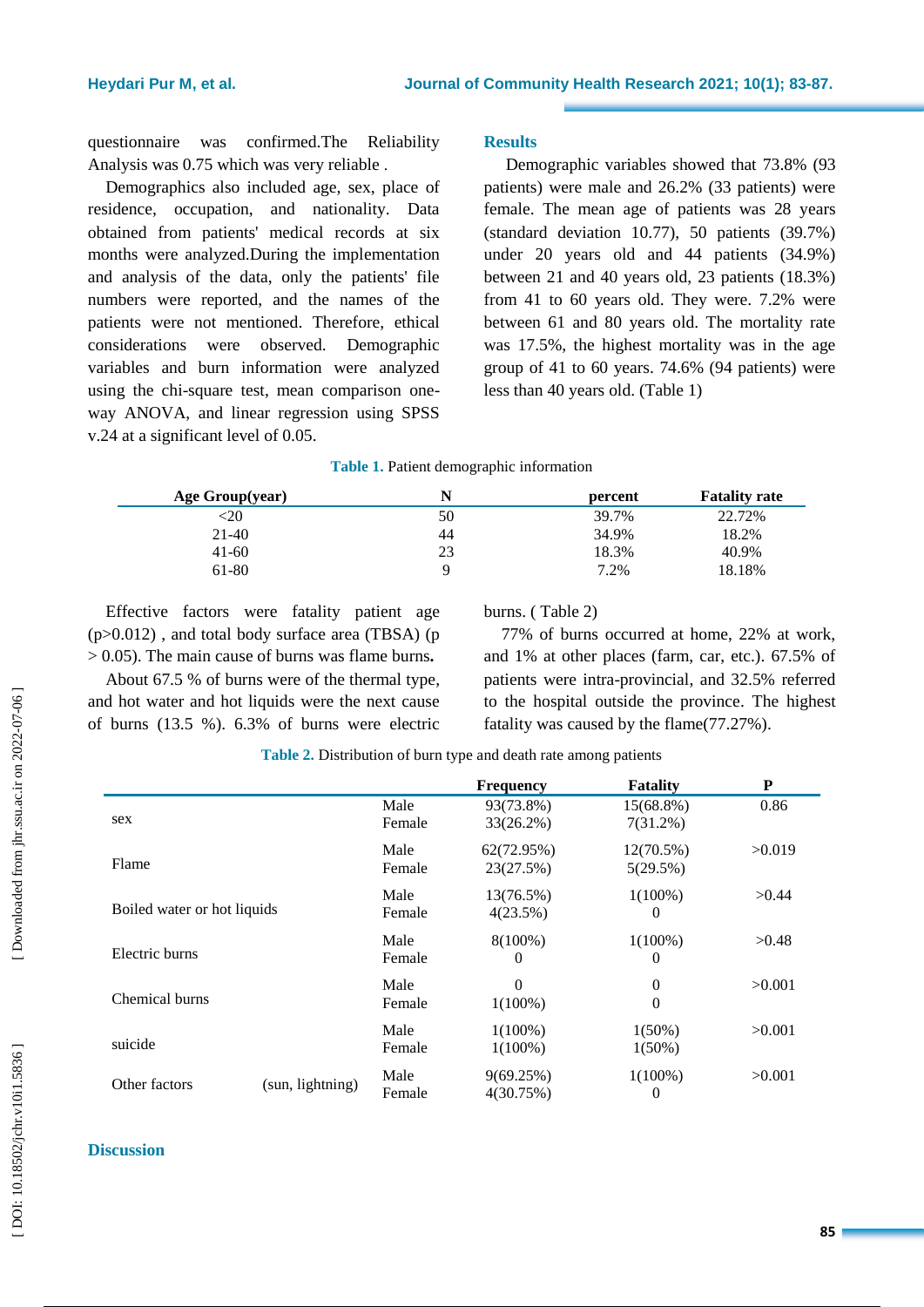There have been many burns reports, and research has shown that burns are a major cause of morbidity, mortality , and disability. Rates varied between the sexes; among children under 15 years of age, most patients were male, but the opposite applied to all groups >15 years of age. Leading death causes were burns, falls , and poisoning among 628 people who died because of home related injuries (7, 9). There are many variables on the rate, causes of death of patients, which can be based on the incidence, sex distribution, TBSA, and cause of injury reported in previous studies. Single males aged 20 -39 years and young married women aged 15 -29 years were at the greatest risk of suicidal behavior by burns. The most common precipitating factor (74.4%) for suicidal behavior was a quarrel with a family member, a relative, or a friend(10). 73.8% (93people) of patients were male and 26.2% (33 people) were female. 67.5% (85 people) were burned with thermal flames , and 13.5% (17 people) with boiling water. 77% (97people) of home accidents, 22% (28people) occurred at work, and 1% at other places (farm, car, etc.). The maximum death rate occurred in 40 - 60 years of age. About 17.5% of the patients with burn injuries died. The cause of death of the burn ward patients in cities is the delay in referral due to distance and the loss of early hours of care that plays an important role.

The average age of burn patients was 28 years, which was consistent with previous research  $(3, 7, 7)$ 11). The greater number of burns in men than in women was probably due to men's greater activity; It is also often associated with the type of occupation of men. Therefore, it is necessary to study the environmental and cultural factors according to the observed concordances.

one studies were included in the review, from 12 countries. Burn injuries were found to be one of the leading causes of injury morbidity and mortality. The reported incidence of burns ranged from 112 to 518 per 100,000 per year. Burn victims were more frequently young , and approximately one -third of the victims were children aged 0 -5 years. Hospital mortality ranged from 5 to 37% but was commonly above 20% (12).

In another study , the overall mortality rate was 8.7%; 65.7% of patients were men , and 34.3% were women. The mean age of patients was 31.47 ± 22.67 years. Mean Total Burn Surface Area (TBSA) was  $15.24 \pm 18.4$ . The lowest TBSA was 0.5% , and the highest TBSA was 100%. Significant associations were observed between age ( $p = 0.0001$ ), place of residence ( $p = 0.004$ ), level of education ( $p = 0.0001$ ), unemployment ( $p = 0.0001$ )  $= 0.0001$ ), marital status ( $p = 0.021$ ), causes of burn ( $p = 0.0001$ ), TBSA ( $p = 0.0001$ ) and mortality rate (13).

In the study by Maghsoudi et al., these results were reached. Most burns were in the age group of 1-9 years (29.2%), and 79.8% of patients had less than 40% burns (14). Another study found that patients' average age is 32.5 years and the average burn is 11.5% (TBSA). The most common cause of burns is flame burning (45.6%) (15). An article states that adults are more prone to burns. Children are mostly burned with hot liquids and adults with explosions of fire and gas (16). In a study conducted in Iran, the average length of hospital stay was 8 days with a range of 1 to 43 days (17) . In this study, adolescents and adults (10 to 40 years old) accounted for 44.3% of patients , and children under 10 accounted for 46.3% of patients (18).

#### **Conclusion**

High incidence of burns in men and the productive age range in addition to the loss of active community force will result in cost and disability. Treatment of burns requires a long hospital stay, which in addition to the high costs , can cause mental and psychological injuries to the patient. Increasing accidents at home and caused by gas appliances, periodic visits to home gas systems are increasingly felt. Preventive measures and appropriate training through nurses, physicians, mass media, health centers , and health homes and offices, schools , and municipalities should be a priority .

#### **Acknowledgment**

The present study was performed with the support of S hohada Mehrab Hospital of Yazd. The authors would like to thank the burn department .